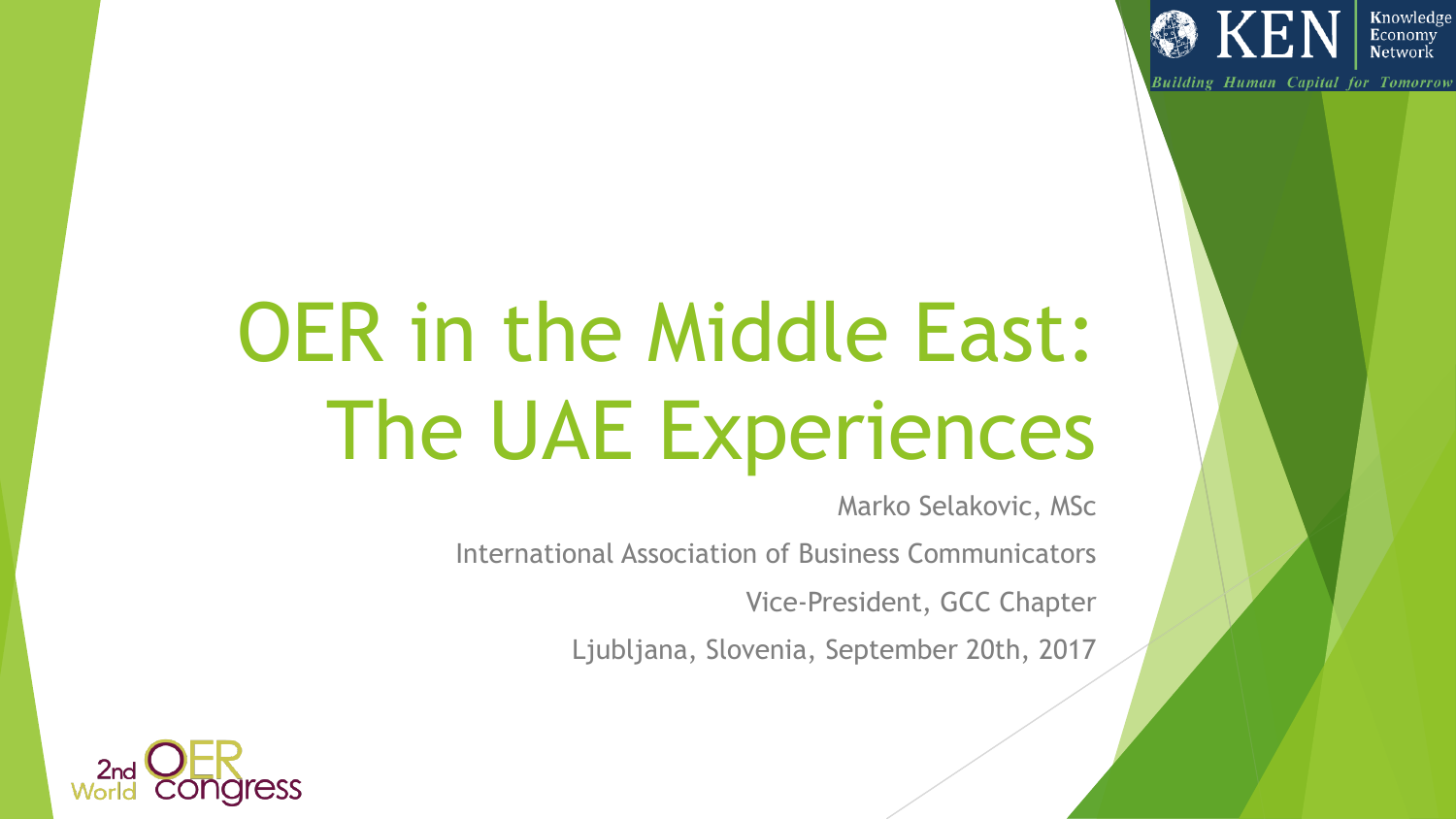

uilding Human Capital for Tomorrow

#### **"The race for excellence has no finish line"**

HH Sheikh Mohammed bin Rashid Al Maktoum

(Prime Minister of the United Arab Emirates and Ruler of Dubai)

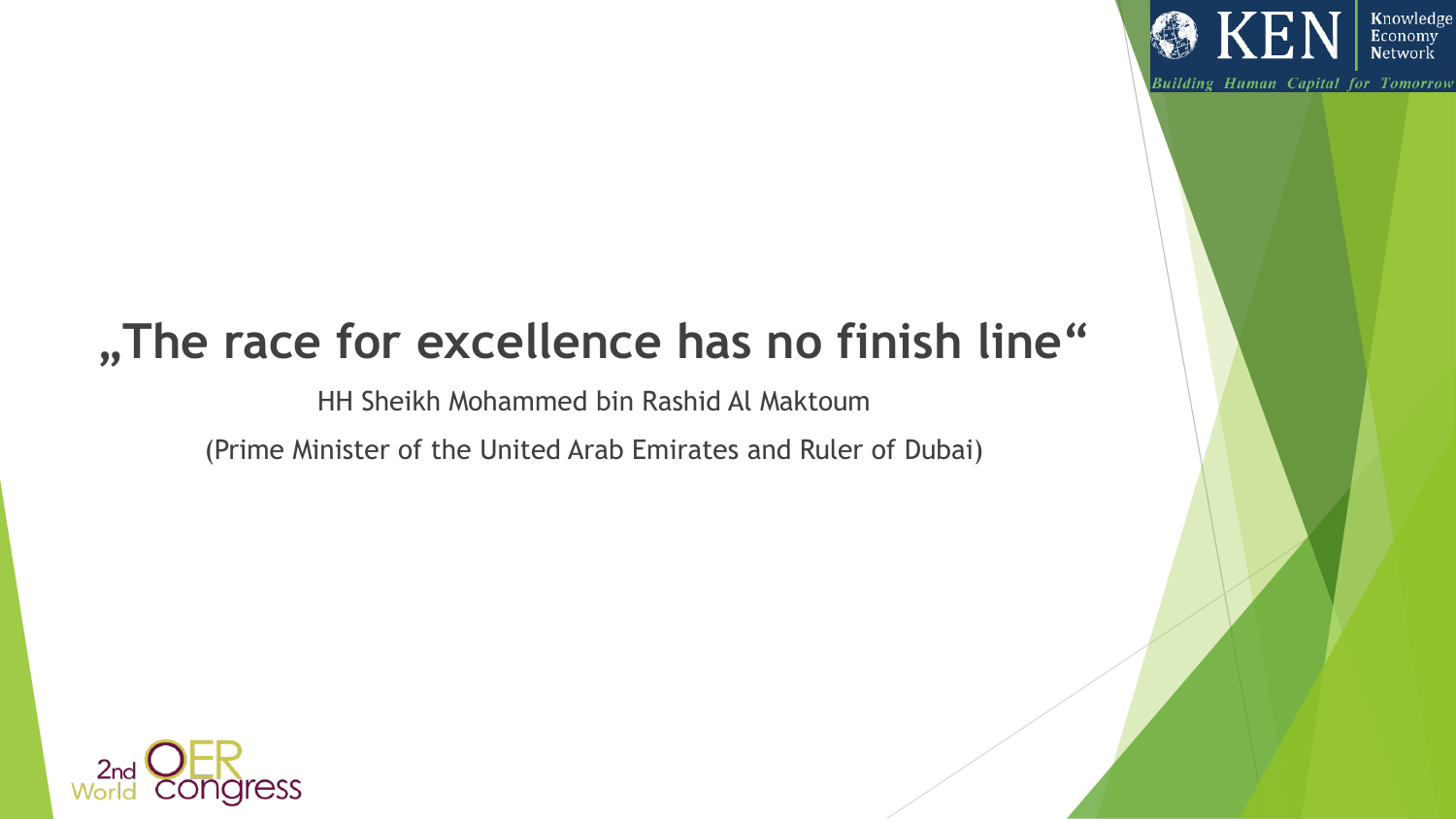

#### STRATEGIC FRAMEWORK – VISION 2021

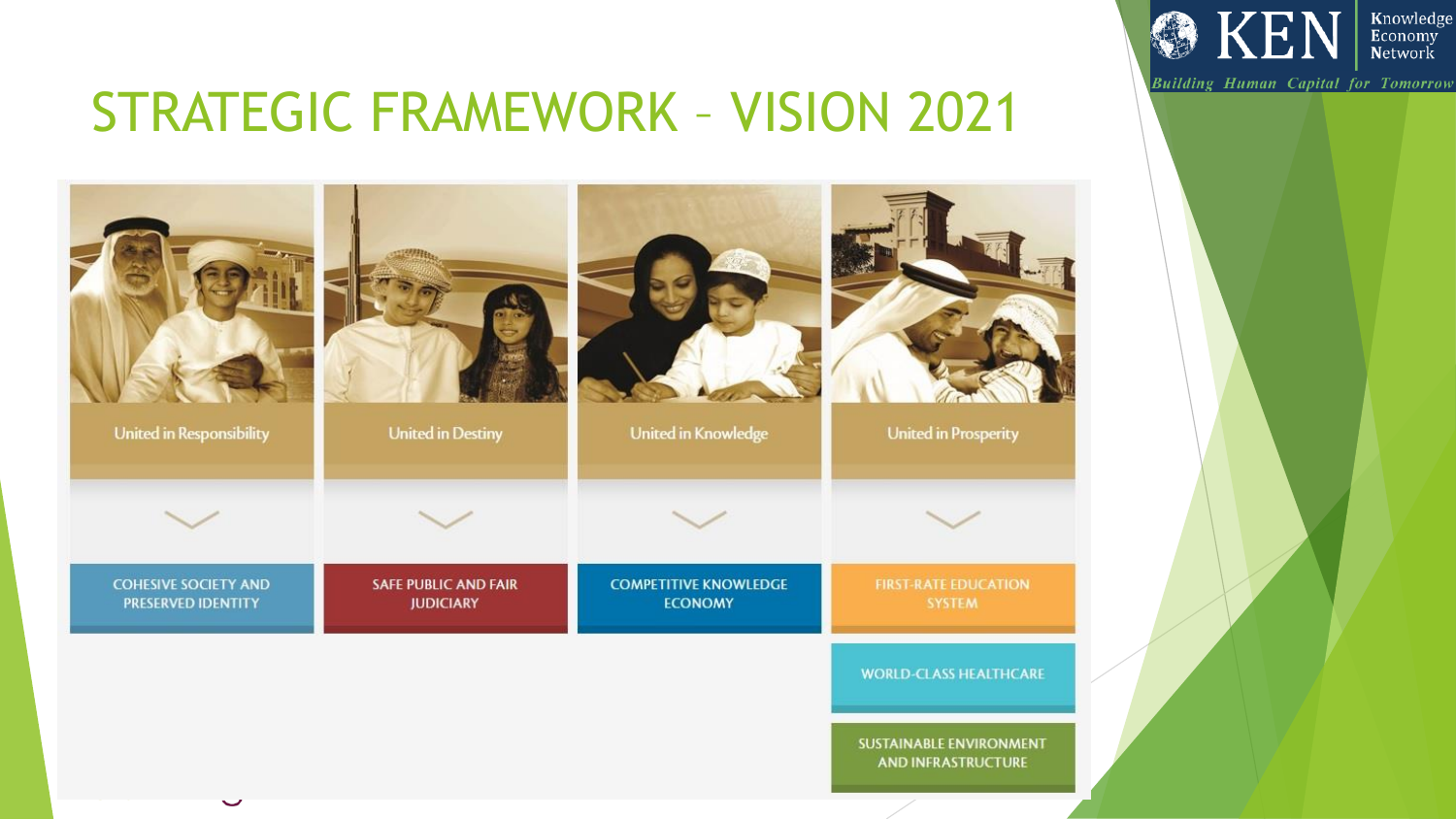### TOWARDS KNOWLEDGE ECONOMY

Knowledge Economy Network

uilding Human Capital for Tomorrow

- COMPETITIVE KNOWLEDGE ECONOMY PROGRESS INDICATORS
- Global Innovation Index
- Global Competitiveness Index
- Global Entrepreneurship and Development Index (GEDI)
- Share of "Knowledge Workers" in the Labor Force
- Research and Development Expenditure as % of GDP

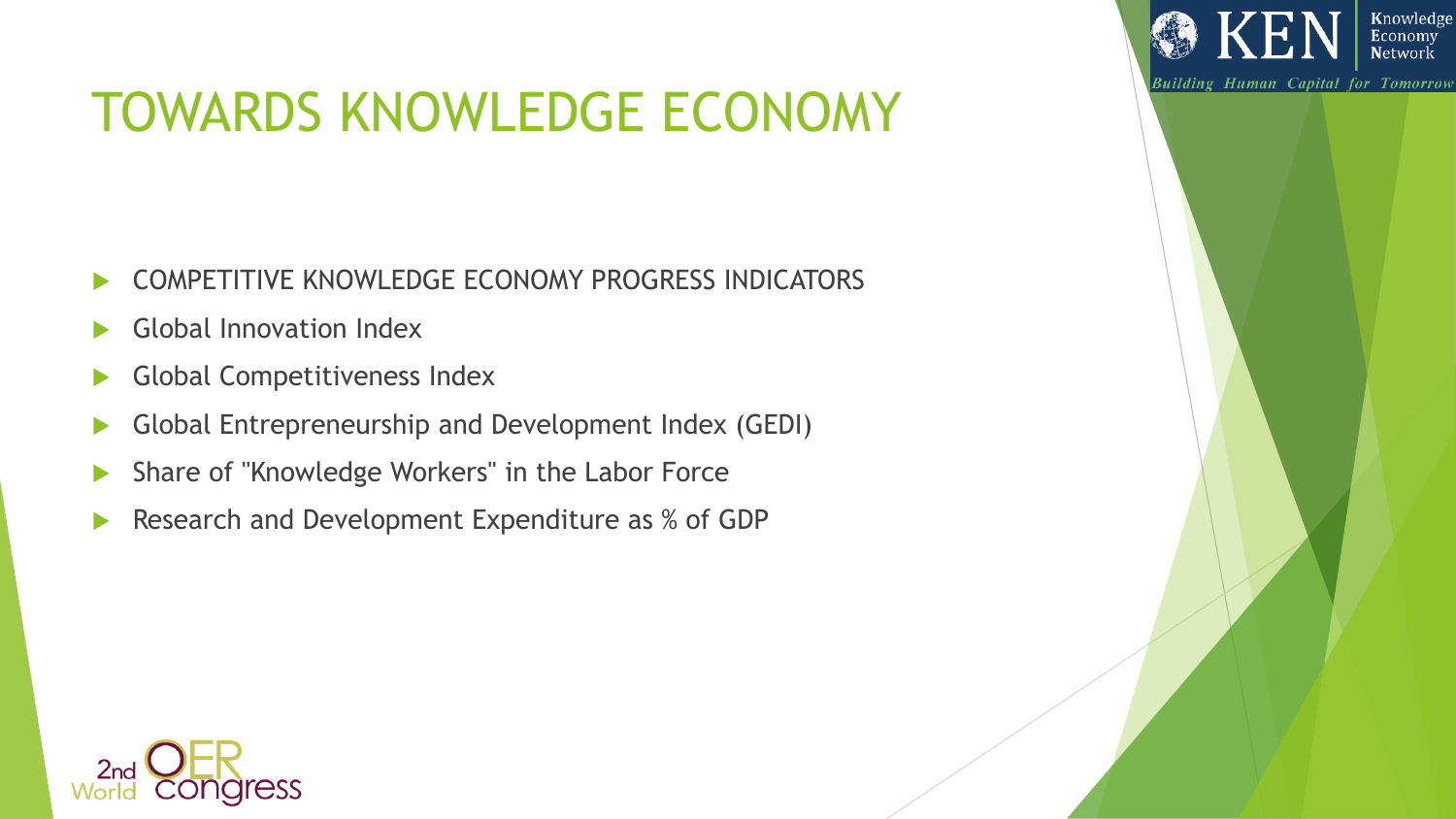## FIRST-RATE EDUCATION SYSTEM

 UAE Vision 2021 National Agenda emphasizes the development of a first-rate education system, which will require a complete transformation of the current education system and teaching methods

Knowledge **Economy** Network

Human Capital for Tomorrov

- Emphasis on soft skills development
- Numerous reform steps at all educational levels
- Global campaigns to promote open educational resources and e-learning
- HBMSU the first e-learning platform in the UAE
- Open education and e-learning concepts officially recognized by the Ministry of Higher Education (MOHESR)
- UAE Journal of Educational Technology and eLearning

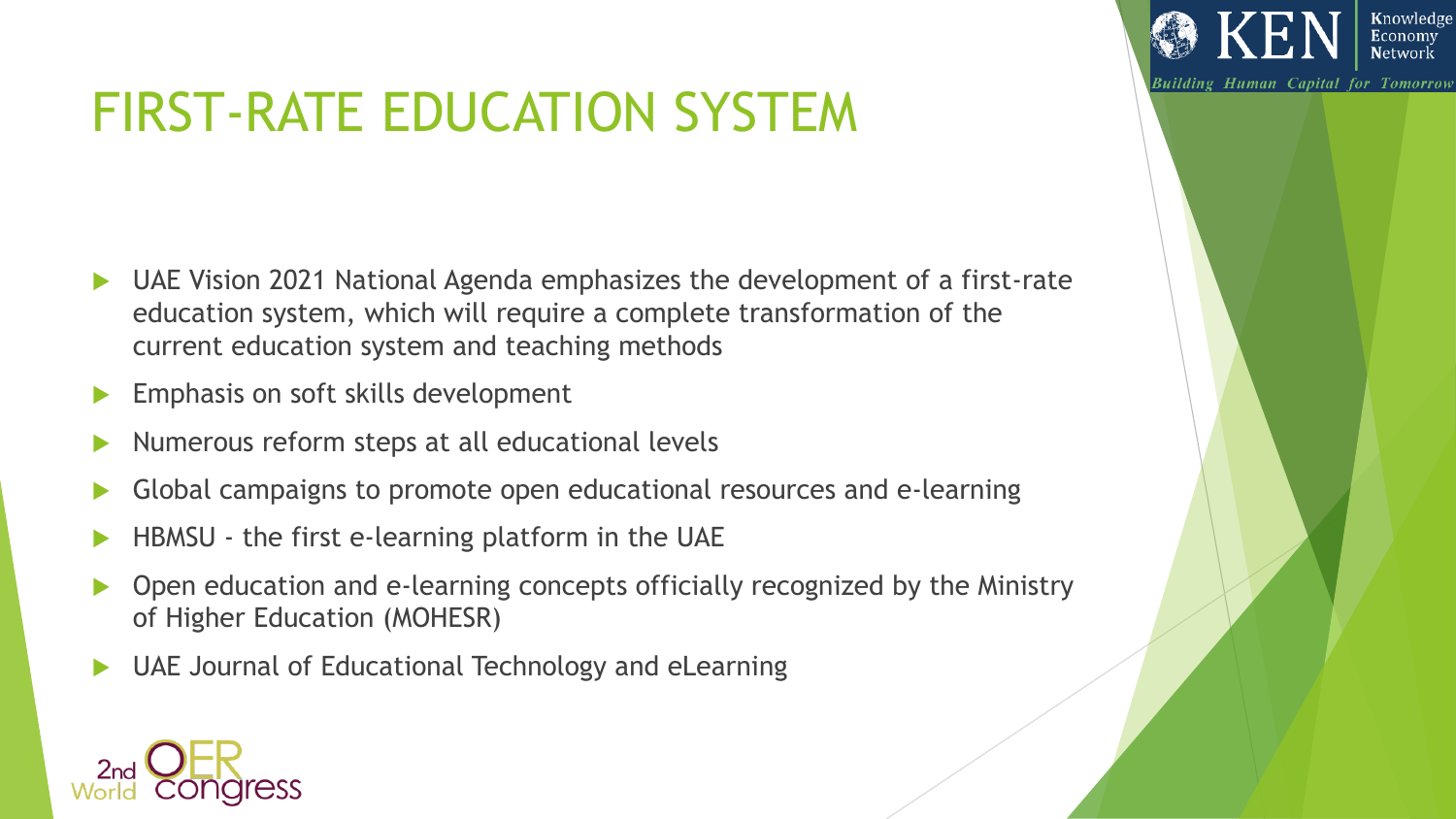

### UNIVERSITY APPROACH: THE PARADIGM

- The Paradigm shifts from teaching to developing knowledge and research
- Analysis of the student skills to guide in selecting University mayors
- Both University teachers and management follow the paradigm shift
- Focus on experiential learning
- Widespread application of open education platforms and ePortfolios
- CAA (Committee for Academic Acreditation) requirements encourage Universities to utilize OER
- Students involved in the academic research (example of the academic research on mobile learning and social media use, performed predominantly by students and presented at 2017 Innovation Arabia conference – link: https://www.researchgate.net/publication/315374600\_Social\_Media\_in\_High [er\\_Education\\_Students\\_Perspectives\\_on\\_Social\\_Media\\_Use\\_in\\_Classroom\)](https://www.researchgate.net/publication/315374600_Social_Media_in_Higher_Education_Students_Perspectives_on_Social_Media_Use_in_Classroom)

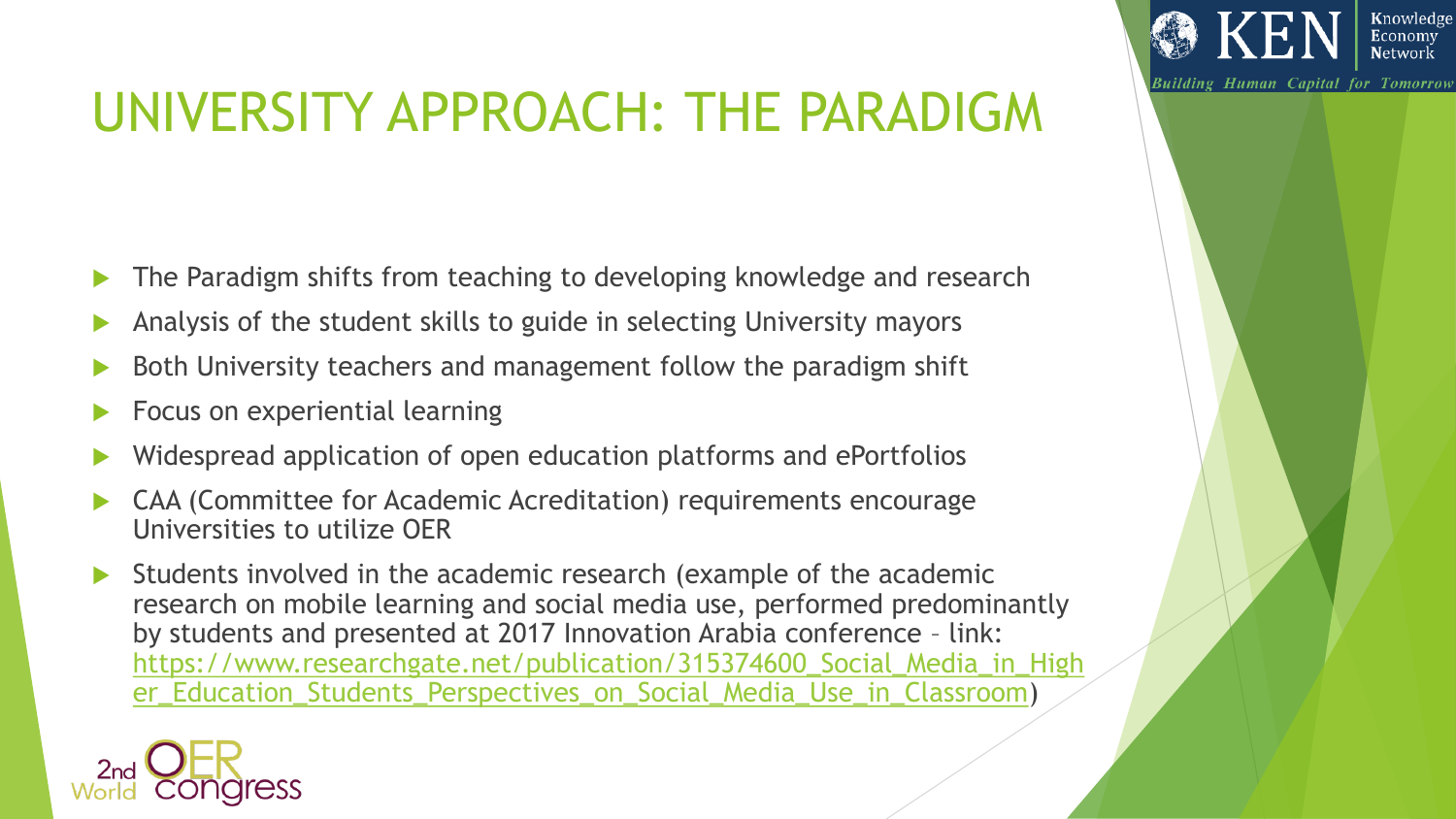

### HAMDAN BIN MOHAMMED SMART UNIVERSITY

- Open education platform in the centre of the process
- In line with its vision and commitment to support the Dubai Smart City project, the University launched an online learning platform, Cloud Campus, an innovative solution for the 21st century learner
- Strong networking and partnerships on national and international levels
- University as an innovation hub
- Cloud Campus & Smart Campus concepts
- E-Store for the students

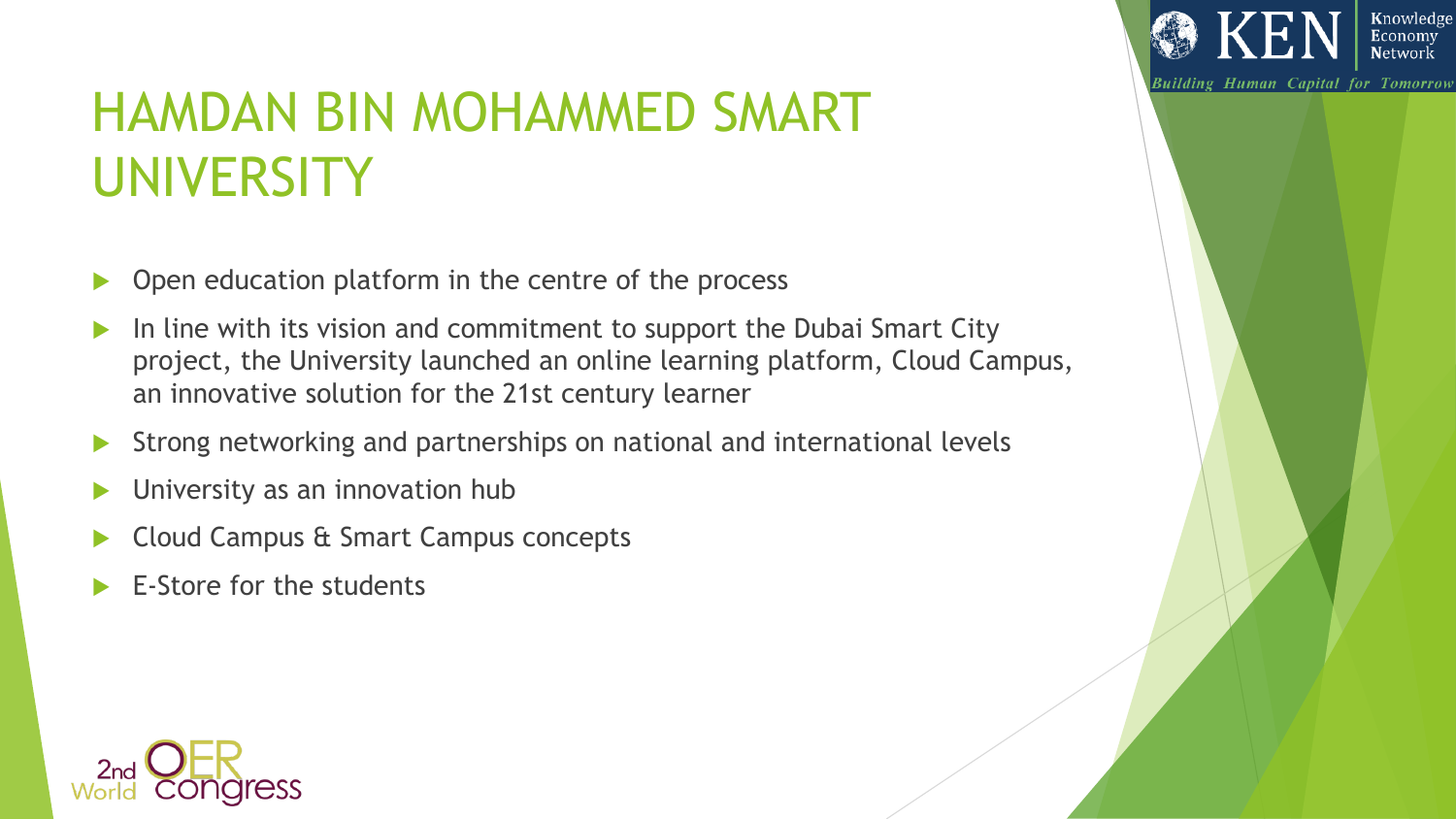

### AMERICAN UNIVERSITY IN THE EMIRATES

- In-house built online platform aKademia
- Permanent teacher-student interaction online
- Strong emphasis onto involvement of students into the research work
- Adjusted curricula to match needs for the development of soft skills
- ePortfolios and online resources available
- Access to the myriad of free software for both faculty members and students

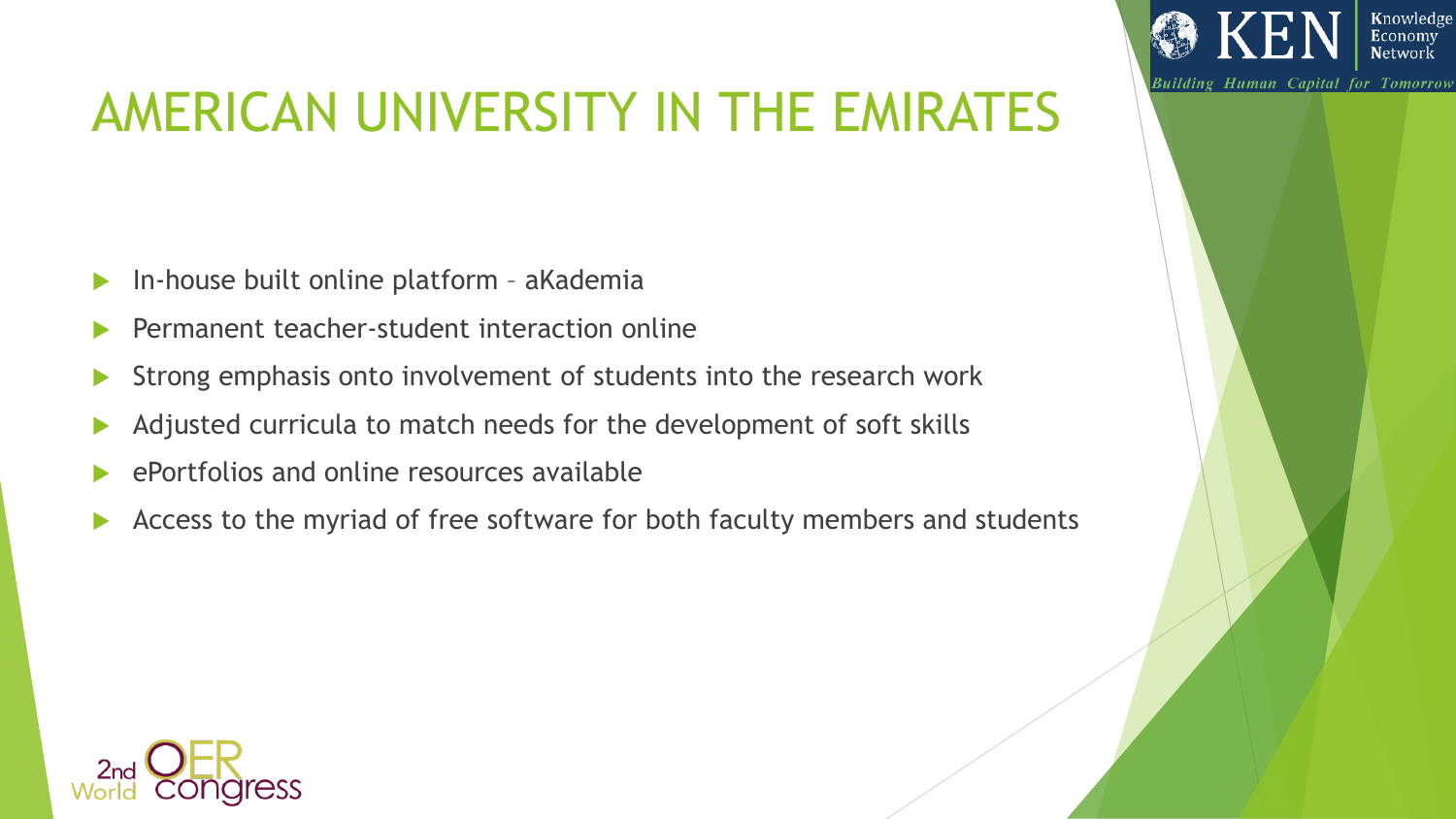#### RECOMMENDATIONS

- $\blacktriangleright$  Further development of blended learning concepts
- Development of the faculty members` skills to utilize smart learning concepts, augmented reality and virtual reality

Knowledge Economy Network

**Human** Capital for Tomorrow

ilding

- $\blacktriangleright$  Further encouragement of the academic research
- More connections with the Universities in Europe
- Content production for e-learning platforms remains an issue
- ▶ Use OER to create more engaging and interactive learning environment
- Training for both faculty members and students to use free software

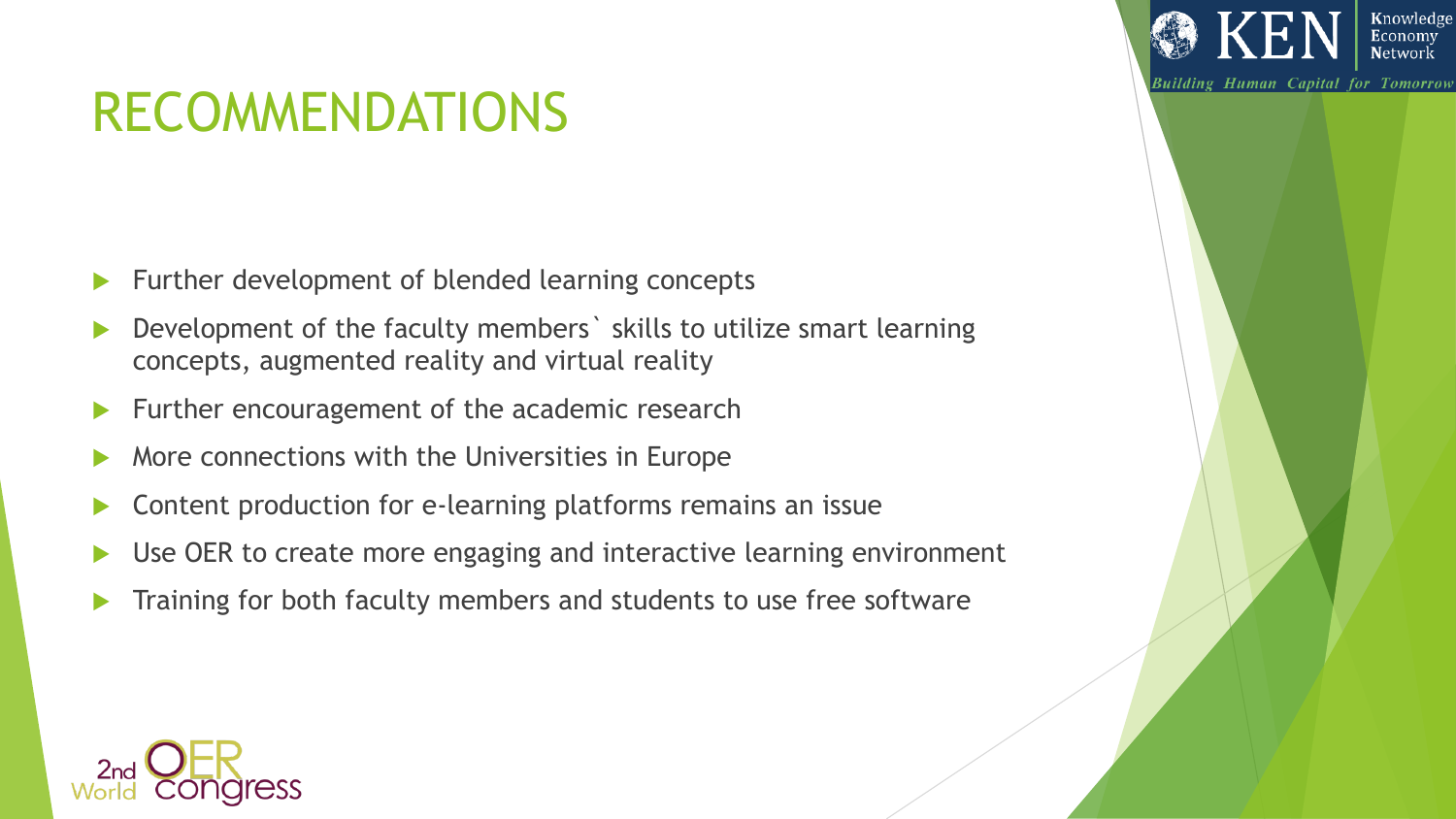#### AT THE END

- $\blacktriangleright$  What are the needs of the 21<sup>st</sup> century learner?
- $\blacktriangleright$  What are the habits of the 21<sup>st</sup> century learner?
- UNIVERSITY DIDACTICS SHOULD MATCH THESE NEEDS IN ORDER TO ACHIEVE PERMANENT SUCCESS AND ASSURE THE EFFICIENCY OF LIFELONG LEARNING!

Knowledge Economy Network

iilding Human Capital for Tomorrow

 **E-concepts, smart solutions and online integrative platforms should be the key tools to achieve student-centered lifelong learning!**